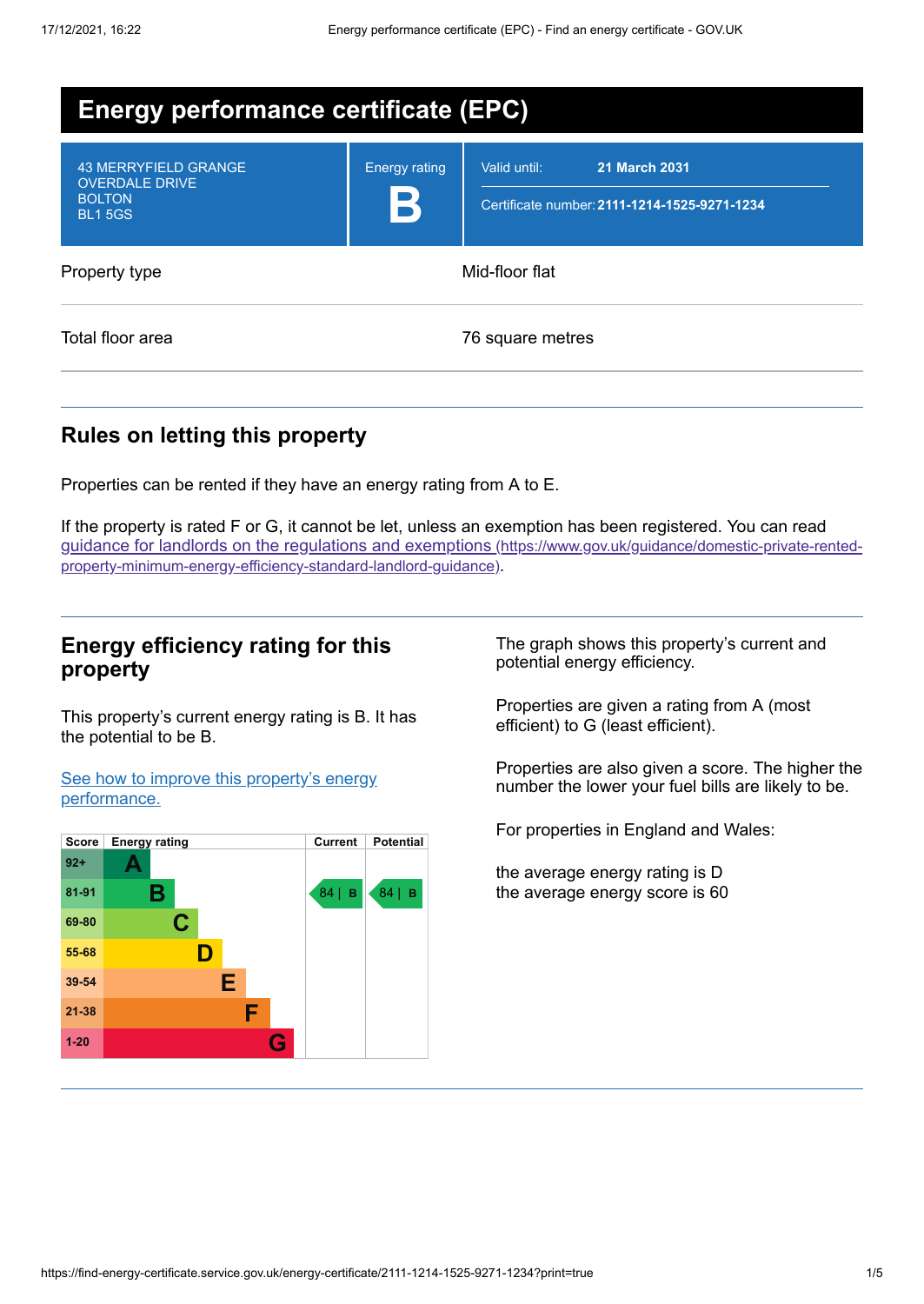# **Breakdown of property's energy performance**

This section shows the energy performance for features of this property. The assessment does not consider the condition of a feature and how well it is working.

Each feature is assessed as one of the following:

- very good (most efficient)
- good
- average
- poor
- very poor (least efficient)

When the description says "assumed", it means that the feature could not be inspected and an assumption has been made based on the property's age and type.

| <b>Feature</b>       | <b>Description</b>                         | Rating    |
|----------------------|--------------------------------------------|-----------|
| Wall                 | Cavity wall, as built, insulated (assumed) | Good      |
| Roof                 | Pitched, insulated (assumed)               | Good      |
| Window               | Fully double glazed                        | Good      |
| Main heating         | Boiler and radiators, mains gas            | Good      |
| Main heating control | Programmer, room thermostat and TRVs       | Good      |
| Hot water            | From main system                           | Good      |
| Lighting             | Low energy lighting in all fixed outlets   | Very good |
| Roof                 | (another dwelling above)                   | N/A       |
| Floor                | (another dwelling below)                   | N/A       |
| Secondary heating    | None                                       | N/A       |

#### **Primary energy use**

The primary energy use for this property per year is 83 kilowatt hours per square metre (kWh/m2).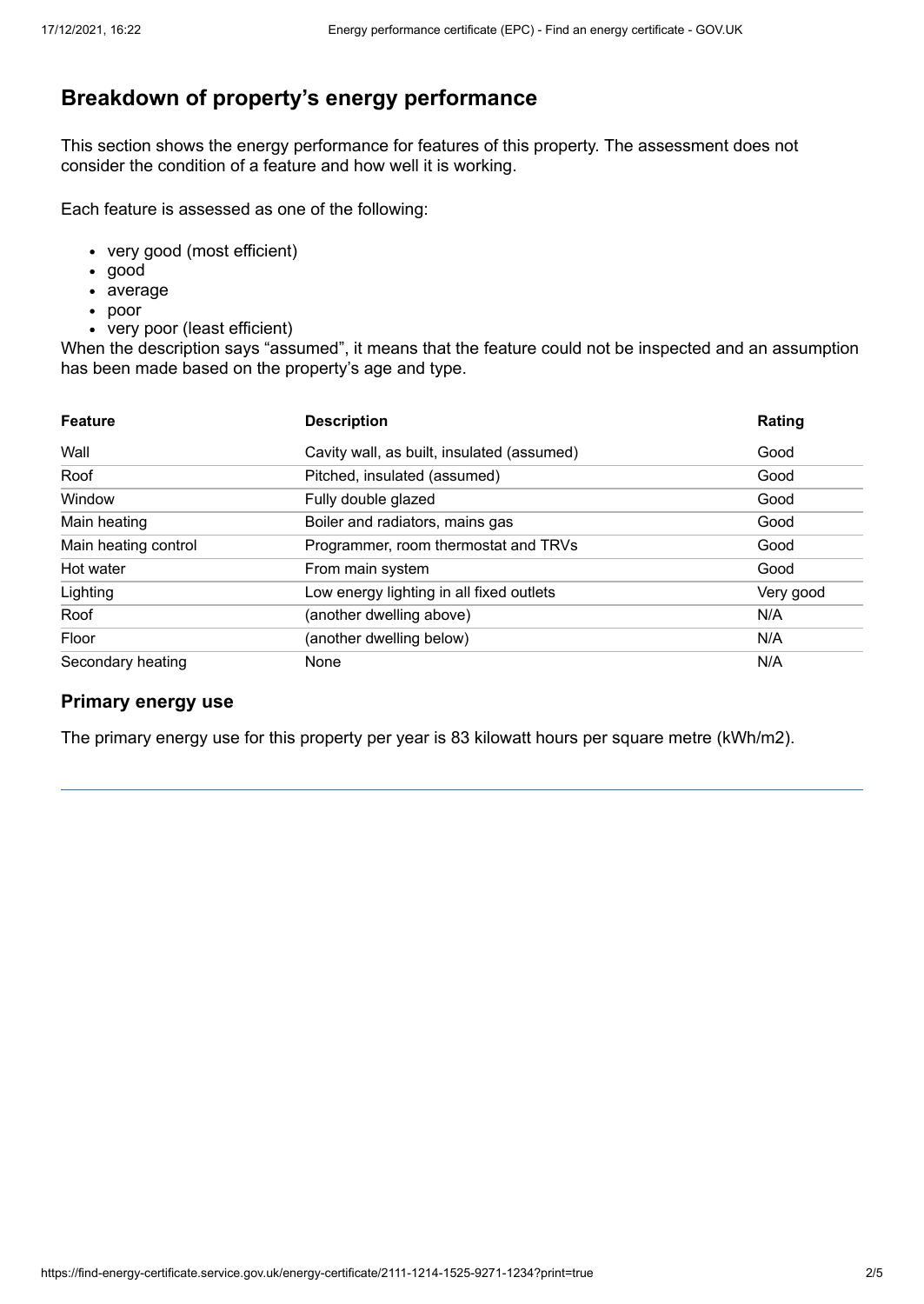| <b>Environmental impact of this</b><br>property                                                        |                 | This property produces                                                                                                                                                                   | 1.1 tonnes of CO2 |
|--------------------------------------------------------------------------------------------------------|-----------------|------------------------------------------------------------------------------------------------------------------------------------------------------------------------------------------|-------------------|
| This property's current environmental impact<br>rating is B. It has the potential to be B.             |                 | This property's potential<br>production                                                                                                                                                  | 1.1 tonnes of CO2 |
| Properties are rated in a scale from A to G<br>based on how much carbon dioxide (CO2) they<br>produce. |                 | By making the recommended changes, you<br>could reduce this property's CO2 emissions by<br>0.0 tonnes per year. This will help to protect the<br>environment.                            |                   |
| Properties with an A rating produce less CO2<br>than G rated properties.                               |                 |                                                                                                                                                                                          |                   |
| An average household<br>produces                                                                       | 6 tonnes of CO2 | Environmental impact ratings are based on<br>assumptions about average occupancy and<br>energy use. They may not reflect how energy is<br>consumed by the people living at the property. |                   |

# <span id="page-2-0"></span>**How to improve this property's energy performance**

The assessor did not make any recommendations for this property.

Simple Energy Advice has guidance on improving a property's energy use. [\(https://www.simpleenergyadvice.org.uk/\)](https://www.simpleenergyadvice.org.uk/)

#### **Paying for energy improvements**

Find energy grants and ways to save energy in your home. [\(https://www.gov.uk/improve-energy-efficiency\)](https://www.gov.uk/improve-energy-efficiency)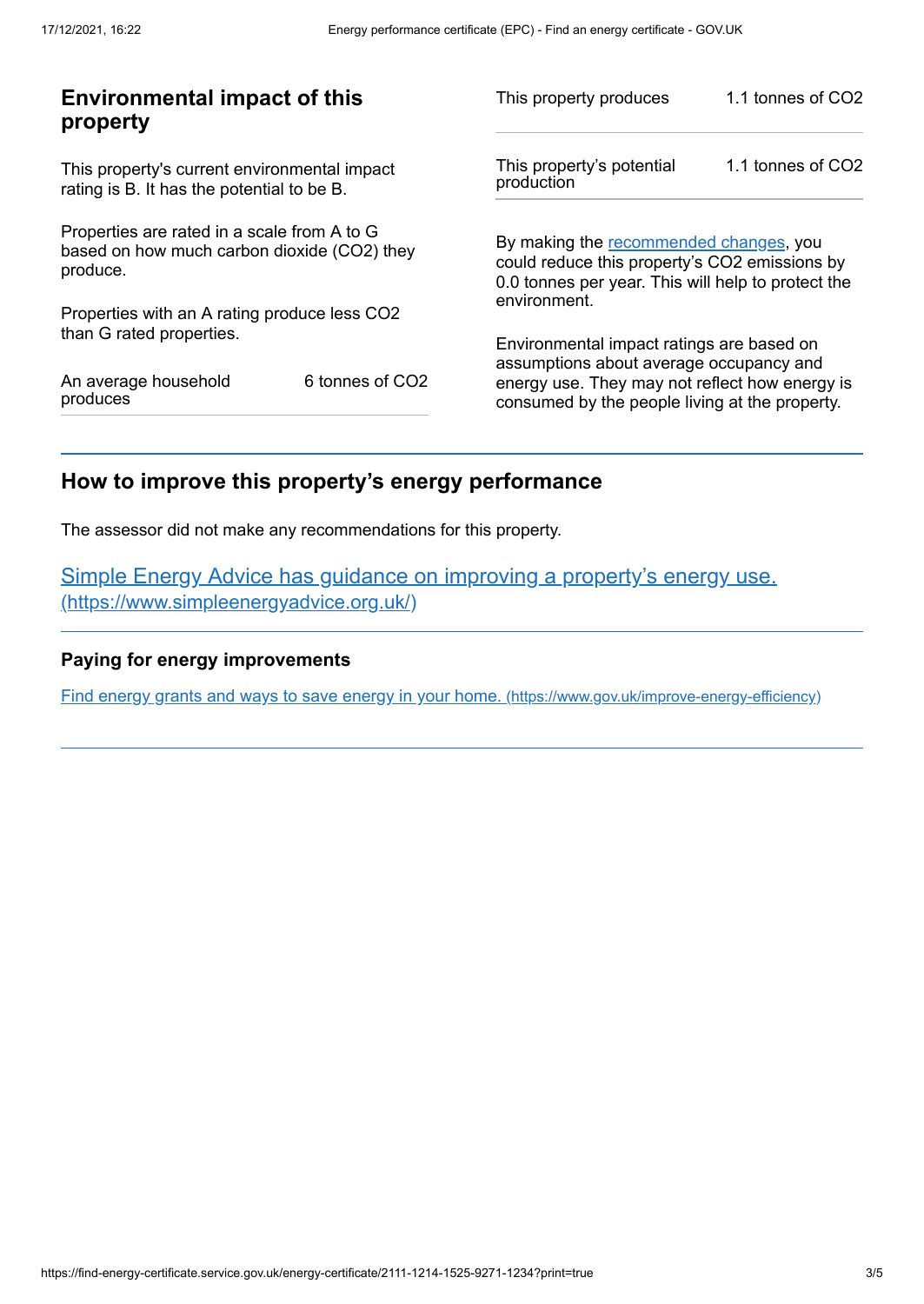### **Estimated energy use and potential savings**

| Estimated yearly energy<br>cost for this property | £347 |
|---------------------------------------------------|------|
| Potential saving                                  | £٥   |

The estimated cost shows how much the average household would spend in this property for heating, lighting and hot water. It is not based on how energy is used by the people living at the property.

The estimated saving is based on making all of the [recommendations](#page-2-0) in how to improve this property's energy performance.

For advice on how to reduce your energy bills visit Simple Energy Advice [\(https://www.simpleenergyadvice.org.uk/\)](https://www.simpleenergyadvice.org.uk/).

### **Heating use in this property**

Heating a property usually makes up the majority of energy costs.

#### **Estimated energy used to heat this property**

| Space heating | 1293 kWh per year |
|---------------|-------------------|
| Water heating | 1928 kWh per year |

#### **Potential energy savings by installing insulation**

The assessor did not find any opportunities to save energy by installing insulation in this property.

You might be able to receive Renewable Heat Incentive payments [\(https://www.gov.uk/domestic](https://www.gov.uk/domestic-renewable-heat-incentive)renewable-heat-incentive). This will help to reduce carbon emissions by replacing your existing heating system with one that generates renewable heat. The estimated energy required for space and water heating will form the basis of the payments.